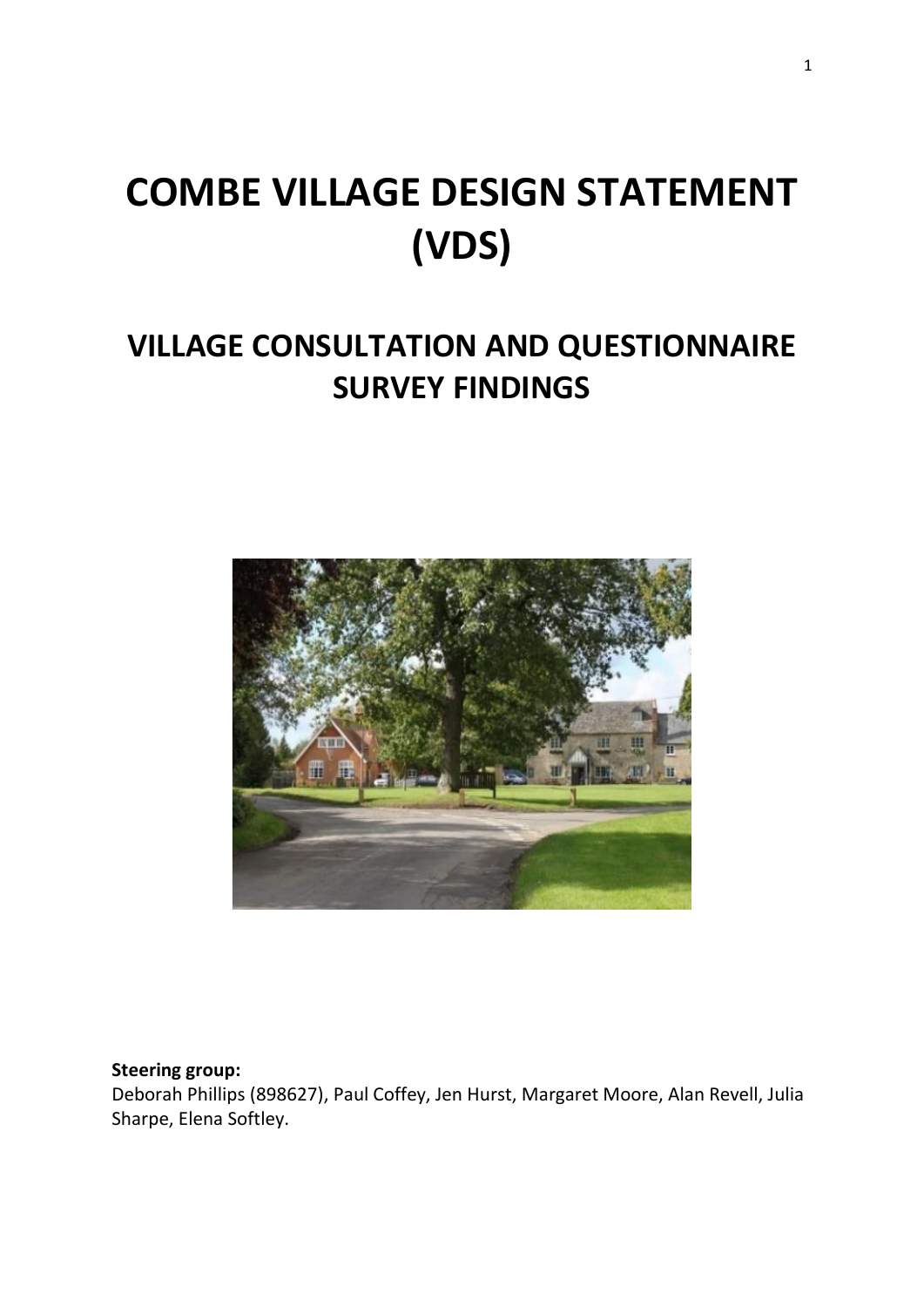# **1. INTRODUCTION**

#### **Why do we need a Village Design Statement?**

Given potential threats to Combe from increasing development in West Oxfordshire, the Parish Council decided to embark upon writing a Village Design Statement (VDS). A VDS is a community-led planning document that seeks to protect and enhance the visual character of a village and its surroundings. This is achieved by devising a set of design principles that will guide future planning decisions. A VDS aims to reflect the views of all local residents.

### **This report**

The first step in this process has been to consult widely with residents to find out what they feel about the character of Combe, what makes it special, and what priorities people have for the future. This report gives a summary of the findings from a six-month period of consultation over the summer and autumn of 2019.

The consultation began with informal discussions and activities across the village, and ended with a household questionnaire survey. Over half (53 per cent) of the households in Combe responded to the survey, giving us a total of 169 questionnaires. We heard from people across different age-groups living in all areas of Combe.

#### **What's next?**

The VDS Steering Group is working with West Oxfordshire District Council planners to come up with planning design principles that reflect the values and priorities of Combe residents based on these findings. These principles will be incorporated into a formal planning document.

#### **Acknowledgements**

A big thank you to everyone who participated in the consultation process. We enjoyed talking to people of all ages at the cricket match barbeques held at the recreation ground, to children at Combe School, and to those walking the parish boundaries of Combe - thank you to Jonathan Ford for leading the walks and to David O'Brien for a photographic display in the Reading Room. We are also very grateful to everyone who completed the household survey and to the team of volunteers who helped to distribute and collect the questionnaires.

June 2020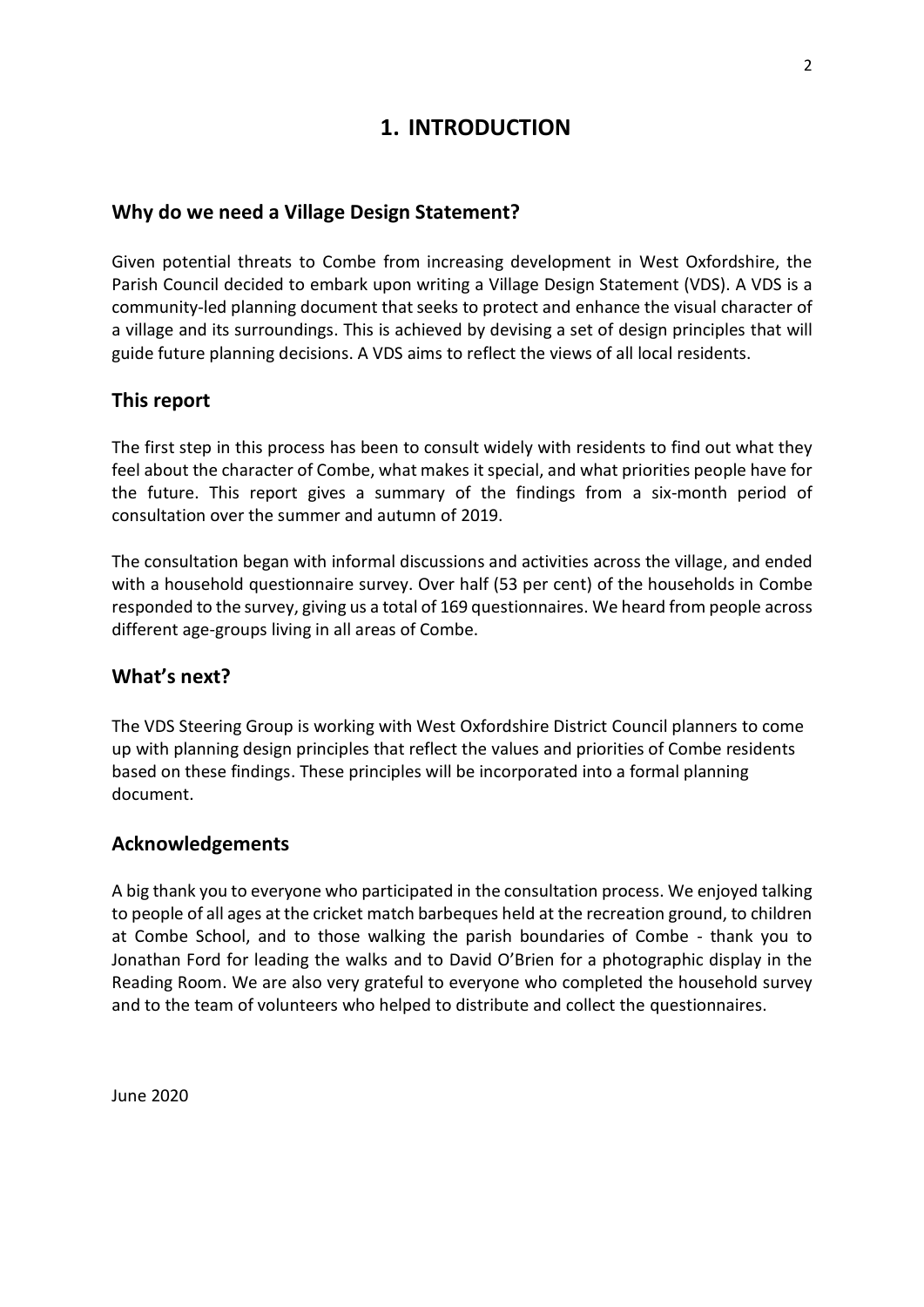# **2. CAPTURING THE ESSENCE OF COMBE**



# **What words did residents use to describe Combe in the questionnaire?**  *peaceful unspoilt quintessential Cotswold village picturesque open spaces outstanding natural beauty beautiful delightful pretty bucolic charming a gem*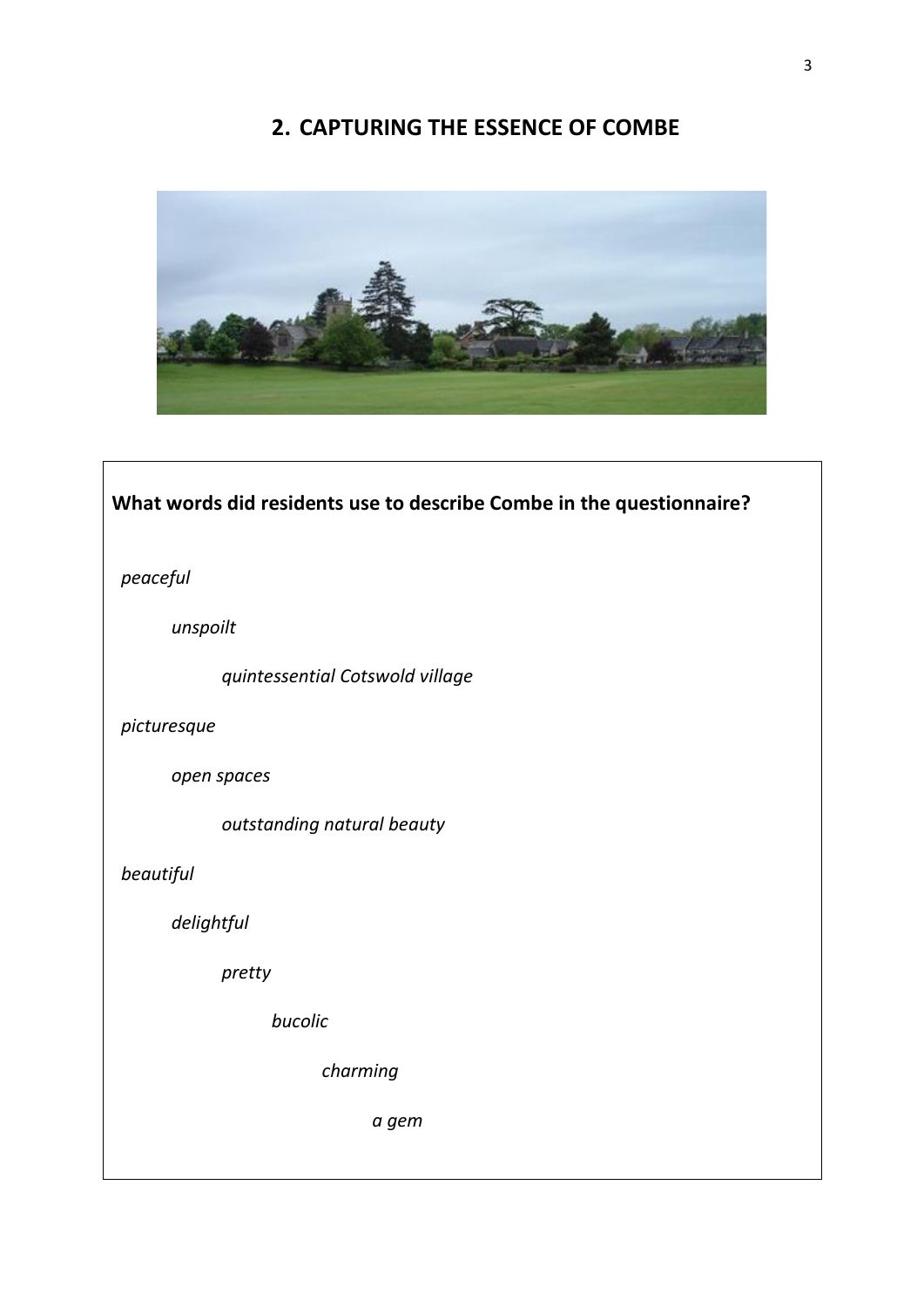## **How would residents describe Combe to someone who didn't know it?**

*The best of English country living. Friendly, maintained with love and pride, beautiful, sleepy (on the surface), quiet.*

*[Combe is] high above the Evenlode valley, so there are lovely views – rural, fields. Many walks towards Blenheim. Lovely river and river views. Quiet, dark and peaceful. Not too big a village.*

*Rural village in Cotswold stone, around a village green. Steep sided river valley with flat meadows to the south of the parish. Intensive arable large fields to north of parish.*

*Beautiful small Cotswold village….. set in beautiful countryside surrounded by well managed farm land and woodland.*

*Small old English Cotswold village with a medieval church and cricket grounds in the centre and quaint cottages surrounded by farmland and countryside.*

*It is a real English village wrapped inside beautiful scenery.*

**What do people feel contributes most to the appearance and character of Combe?**

*The village green, the playfield/sports ground, the Cock Inn, the Reading Room, the way most homeowners take pride in the appearance of their homes and gardens, the spaciousness of the village (not built up), the history of the village with its old houses and buildings, the fact that it's so close to Blenheim.*

*The mixture of houses, old and new, and how they seem to fit together. The open airy feel of the village. Hearing the trains in the distance, the planes flying overhead, the church clock and bells, the cricket in the summer, and the football in the winter.*

### **What did young people say about Combe?**

*The fields are lovely. It wouldn't be Combe without footpaths and endless fields. The wildlife in Combe plays a big role in its friendly and caring reputation …* [age 13]

*Combe is nice, but I don't want them to build all over it*. [age 12]

*I love the surrounding unspoilt countryside, traditional buildings and the field in the middle (Alma Grove). [age 18]*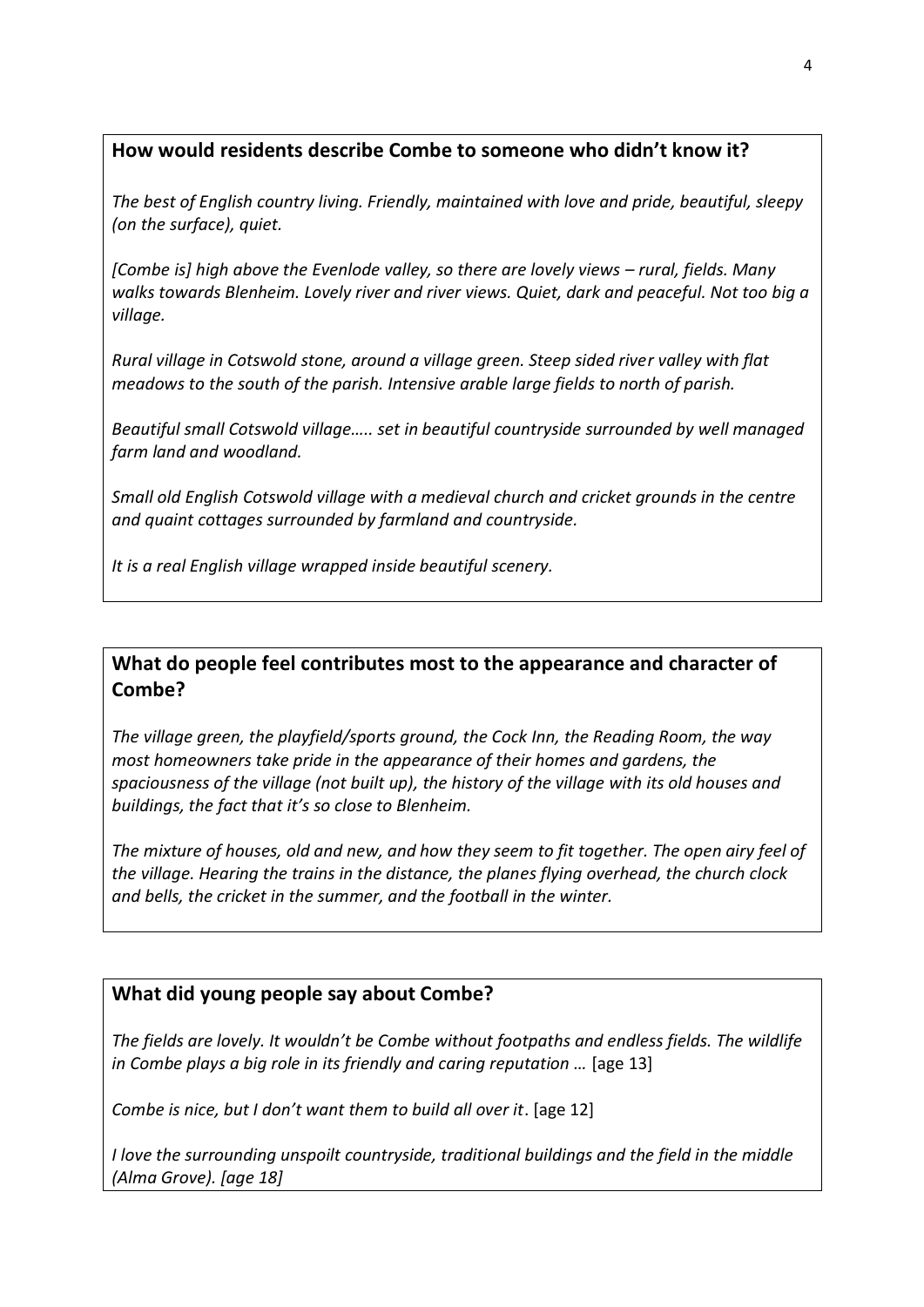# **3. FINDINGS - WHAT DO PEOPLE VALUE ABOUT COMBE?**

The people of Combe told us that they value the following aspects of Combe's character and appearance, and would like to see them preserved and/or enhanced.

#### **LANDSCAPE SETTING**

#### *Rural vistas*

There was a strong desire to retain and preserve the rural integrity of the village and the surrounding landscape, with its open, uninterrupted views across the countryside. Views across the fields towards Blenheim and Long Hanborough, and across the Evenlode Valley, were particularly valued. This is captured in a quote from one survey respondent:

*[I like] the views across the playing field towards the church clock tower, with the green of the countryside beyond, together with the wide endless view of the sky*.

#### *Approaches to the village*

The wooded approaches to the village, together with the surrounding fields, were highlighted as important to the rural feel of the village and its special character. One participant during our informal consultations described the approaches as a '*portal into paradise'* and another referred to them as '*setting the scene'* for the village.

#### *Settlement pattern*

People would like to miminise settlement expansion in order to preserve the separate rural identity of Combe. Recurring comments highlighted the fate of surrounding villages (e.g. Stonesfield, Long Hanborough and Church Hanborough) that have succumbed to rapid development.

Survey respondents commented:

*It would be nice if Combe could avoid becoming part of the extended conurbation around Oxford - a fate rapidly overtaking places like Church Hanborough.*

*Combe is a beautiful village, largely unchanged in visual character over many decades, yet still very much a living village. The most important thing is that it doesn't lose the glorious ring of rolling fields and woodlands that surround it. And that is does not succumb to the urban/suburban creep that is changing the nature of so many surrounding villages.*

#### *River and river walks*

The river, river valley walks and historic water meadows were valued by all age-groups.

#### *Landscape and wildlife/biodiversity*

There was an interest in retaining and managing copses, hedgerows and field margins, using native species. This was valued for appearance and biodiversity (see section on biodiversity).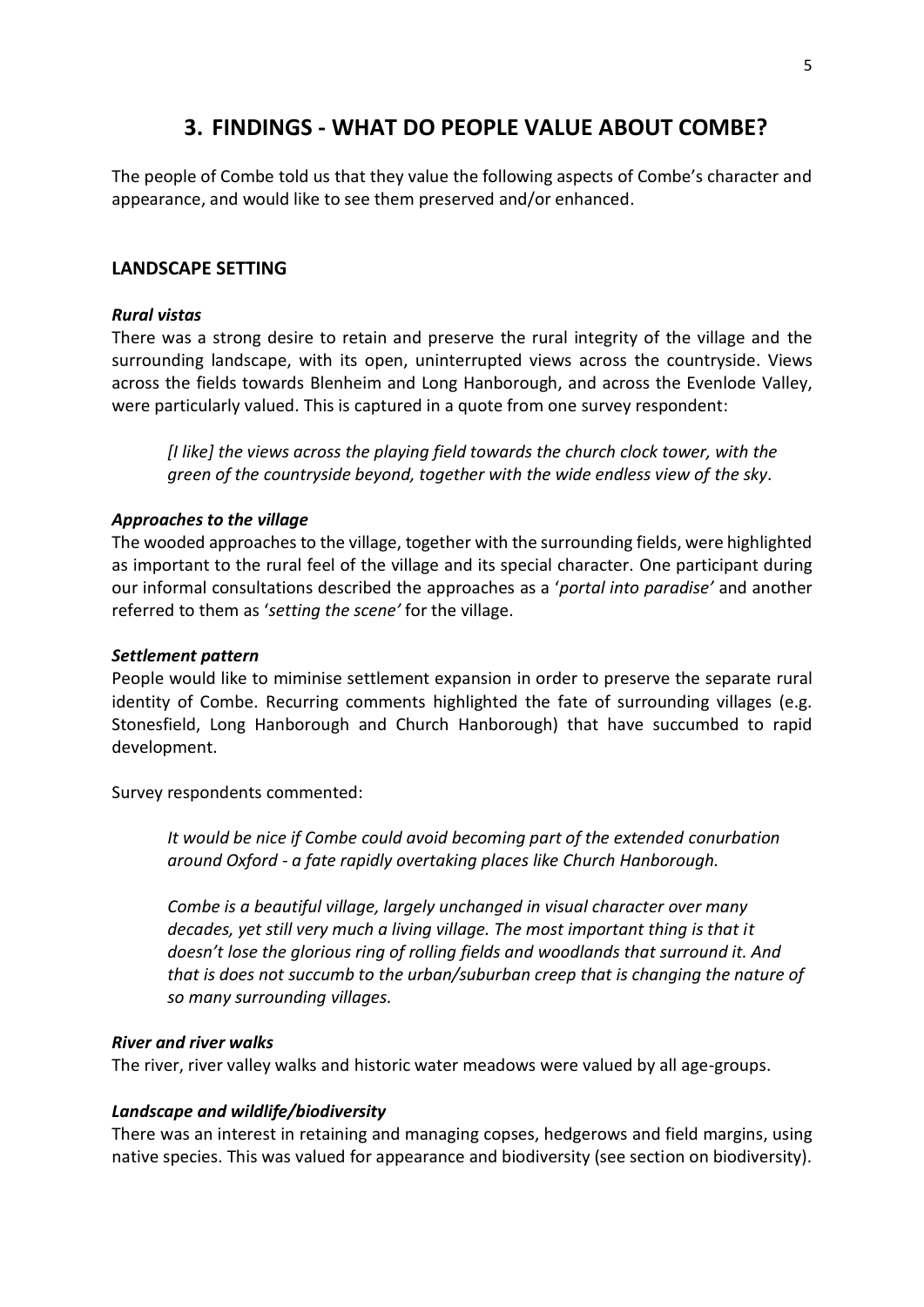#### *Footpaths through the surrounding countryside*

People wanted to preserve, maintain and, where possible, extend the network of footpaths.

#### *Dark night skies*

With very few exceptions, people appreciated the dark skies of Combe and did not wish to see street lighting.

#### *Proximity to Blenheim estate*

Residents of Combe value, and are sensitive to, the role of the Blenheim estate in the surrounding landscape. The management of the estate and farmland within the parish has implications for Combe in terms of landscape appearance, traffic flows, the preservation and enhancement of biodiversity, and potential future housing development.

#### **VILLAGE CHARACTER AND APPEARANCE**

#### *Old village heart, with village green*

The heart of the village is highly prized for its history, tranquility and spaciousness, and traditional features (e.g. stone cottages, village pumps, stone trough etc.). This historic heart is regarded as generally well-maintained and the key feature contributing to the appearance and character of Combe.

92 per cent of survey respondents (Table 1, appendix) thought that it was 'very important' to preserve the village green in the future. The Green was commonly described as the '*heart of the village*' and is spoken of with affection by many residents. Respondents told us that:

*Protecting the village green and other open spaces is central to the character of the village*.

*[The village green is] essential to the character of the village - a precious resource*.

*It is a space for community events and celebrations. This helps to build relationships, unity and a sense of belonging and identity. It also brings all generations together.*

#### *Rurality of the village*

Combe was described as a traditional, largely unspoilt, well-kept Cotswold village, comfortably integrated into its surrounding rural landscape. One person described it as '*nestling in the landscape'*. Another commented: *'It looks like it belongs in its landscape'*.

#### *Green open spaces within the village*

There is a widely held desire to preserve green spaces, such as the two village greens, Alma Grove field, the recreation ground, private gardens, allotments and the few remaining orchards within the village. People valued the proximity of grazing animals to the heart of the village (especially on Alma Grove field). Children emphasised the importance of nearby woods and open green spaces for the freedom to roam and play.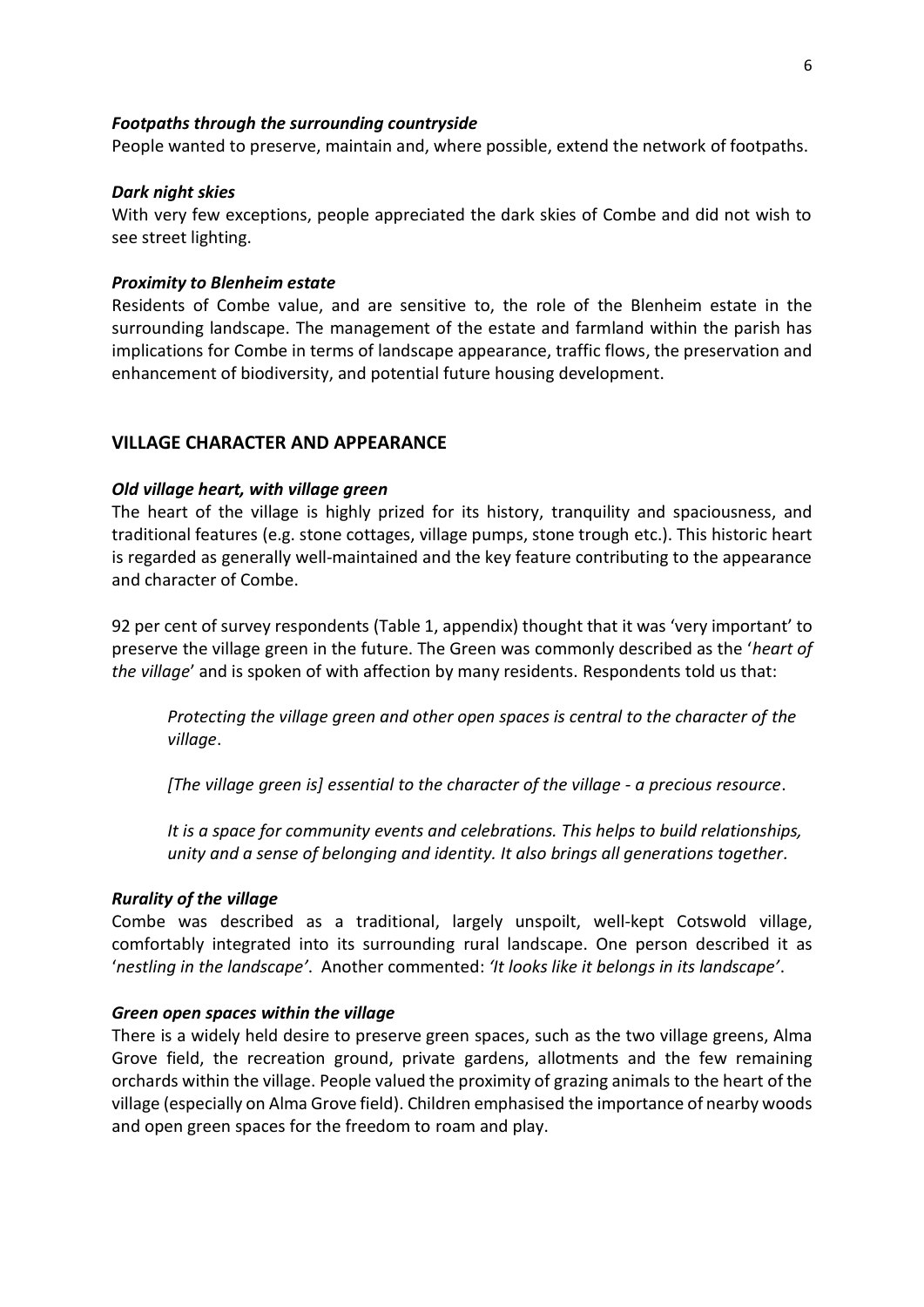In answer to the question 'What do you like best about the appearance of Combe?', several respondents captured wider sentiments when they referred to:

*The beautiful green open spaces in the very heart of the village; the Green, Alma Grove field and the playing field. They are like green lungs*.

*The scattered nature of the village with fields, orchards and trees interspersed between groups of buildings*.

*The open, rural aspect at the centre of the village, with its large, usually animal occupied field, village green, playing fields and the undulating countryside beyond.* 

#### *Density of building*

The emphasis on the importance of green spaces within the village is consistent with the traditional character of Combe as a dispersed village settlement. The importance of this characteristic is captured in the following comment:

*It is important that in small villages such as Combe, infilling is really limited. The spaces that exist between areas of residential development are just as important as the buildings themselves in their contribution to the overall character of the village. They allow glimpses between spaces, views in and out of the village and enable the countryside and large trees to penetrate into the centre of the village. Areas such as the remnants of orchards, the village pound and allotments are all part of the historical character of the village and deserve to be retained.*

This, and other comments, indicate support for maintaining low densities of building. For example, one person commented:

*Combe is the perfect balance between old buildings and newer built ones in the traditional style. It is not over dense, with green spaces and the preservation of the 'building line' along the main roads, avoiding a 'closed-in' feeling.*

#### *Iconic views within the village*

Respondents cited a wide range of favourite views, both within the village and across the surrounding countryside. Iconic views (in order of popularity) were:

- the view across the recreation ground towards the church (54 per cent of respondents mentioned this);
- the view from Akeman Street, across Alma Grove field, towards the church;
- views in all directions across the village green;
- the view along Church Walk.

#### *Iconic buildings*

The church and church yard, the Reading Room, the pub, the Cotswold stone cottages, Church Walk cottages, buildings clustered around the historic village green, and other historic buildings (e.g. the old chapel/Hub, the old school building, Old Vicarage and Combe House) were singled out for their contribution to the distinctive character of Combe.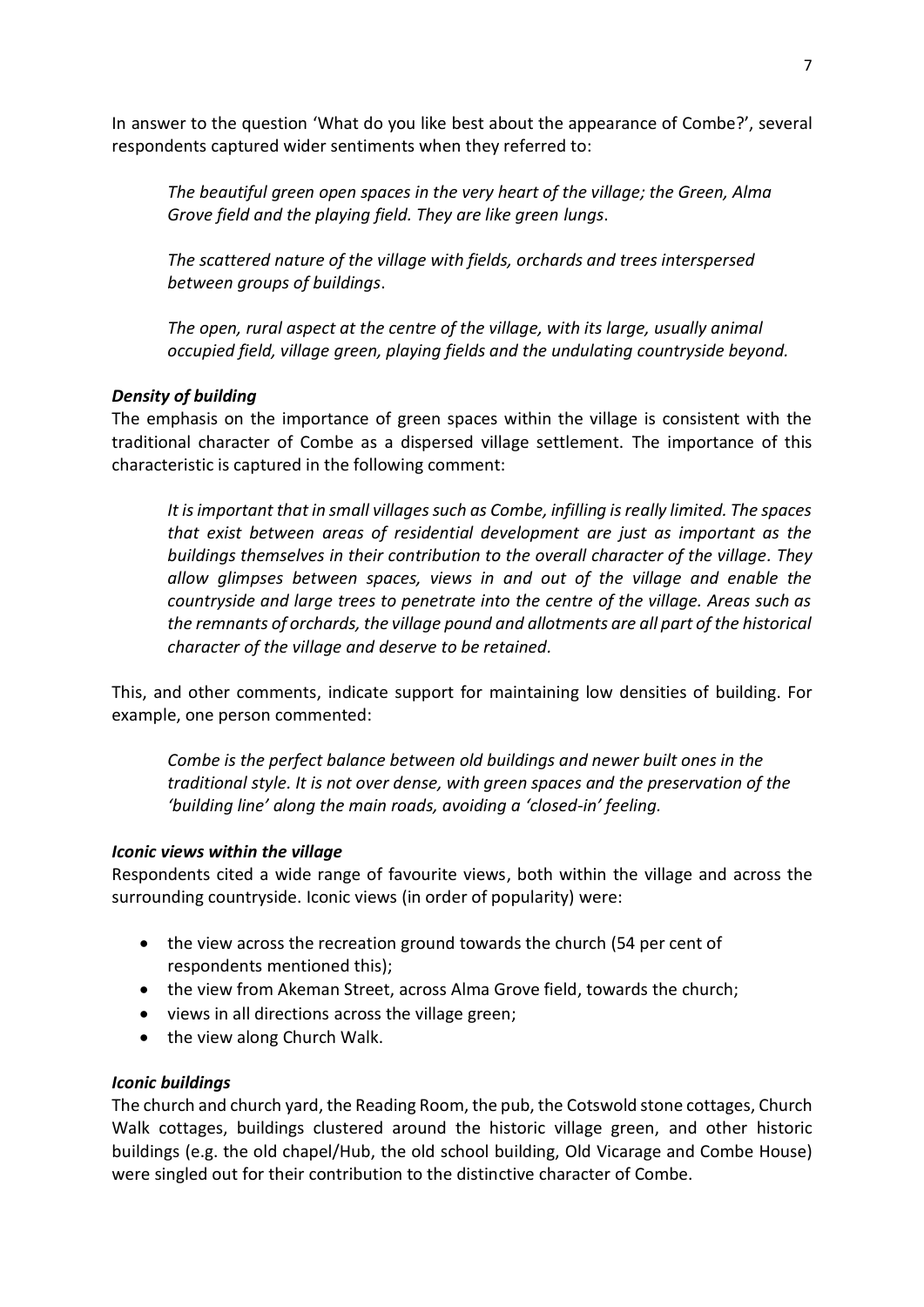#### *Boundaries - dry stone walls and hedges*

The preservation of traditional boundary walls and hedges was seen as integral to the distinctive character of the parish. Table 1 (see appendix) indicates that 75 percent of survey respondents think that it is 'very important' to preserve Combe's stone walls for the future and a similar proportion (74 per cent) regard hedgerows as 'very important'.

One respondent described the special character of the boundaries:

*[I like] the mixture of stonewalls, hedges and boundaries and the different degree of colour they give through the seasons*.

#### *Tree cover*

Trees, especially the oaks in the centre of the village, are regarded as an important visual component of Combe'slandscape. The cedar tree in the grounds of the Old Vicarage is greatly admired and is felt to be integral to the landscape of the historic village centre. Nearly threequarters (74 per cent) of respondents regarded protecting trees as 'very important' for Combe's appearance (Table 1) and for wildlife. As one respondent observed:

*Trees and hedgerows help keep our wildlife and add to the beauty of Combe.*

#### **ARCHITECTURE AND MATERIALS**

#### *Traditional vernacular buildings*

The Cotswold stone cottages and other historic vernacular buildings in the centre of Combe are highly valued for their contribution to what makes Combe special. Some people also appreciated the good mix of old and newer housing in the village, although there were some examples of newer housing developments that were less well received.

#### *Materials*

Use of materials that complement existing buildings was favoured. Table 1 indicates that 65 percent of survey respondents think that it is 'very important' to build with traditional, or similar, building materials in the future. Only 6 per cent thought it was 'unimportant'. Some people were happy to see the use of more modern materials, if of high quality.

#### *Views on new development*

People were realistic about the need for more housing, but stressed the importance of affordability and sympathetic scale and design. It was felt that any future housing development should be:

- in character/sympathetic to the existing mix of housing and historical legacy of the village;
- of modest scale, to protect the rural appearance and feel of the village.

One recent development in particular was frequently cited for its inappropriate scale and style, whilst three new houses on Akeman Street were appreciated for their sensitive design.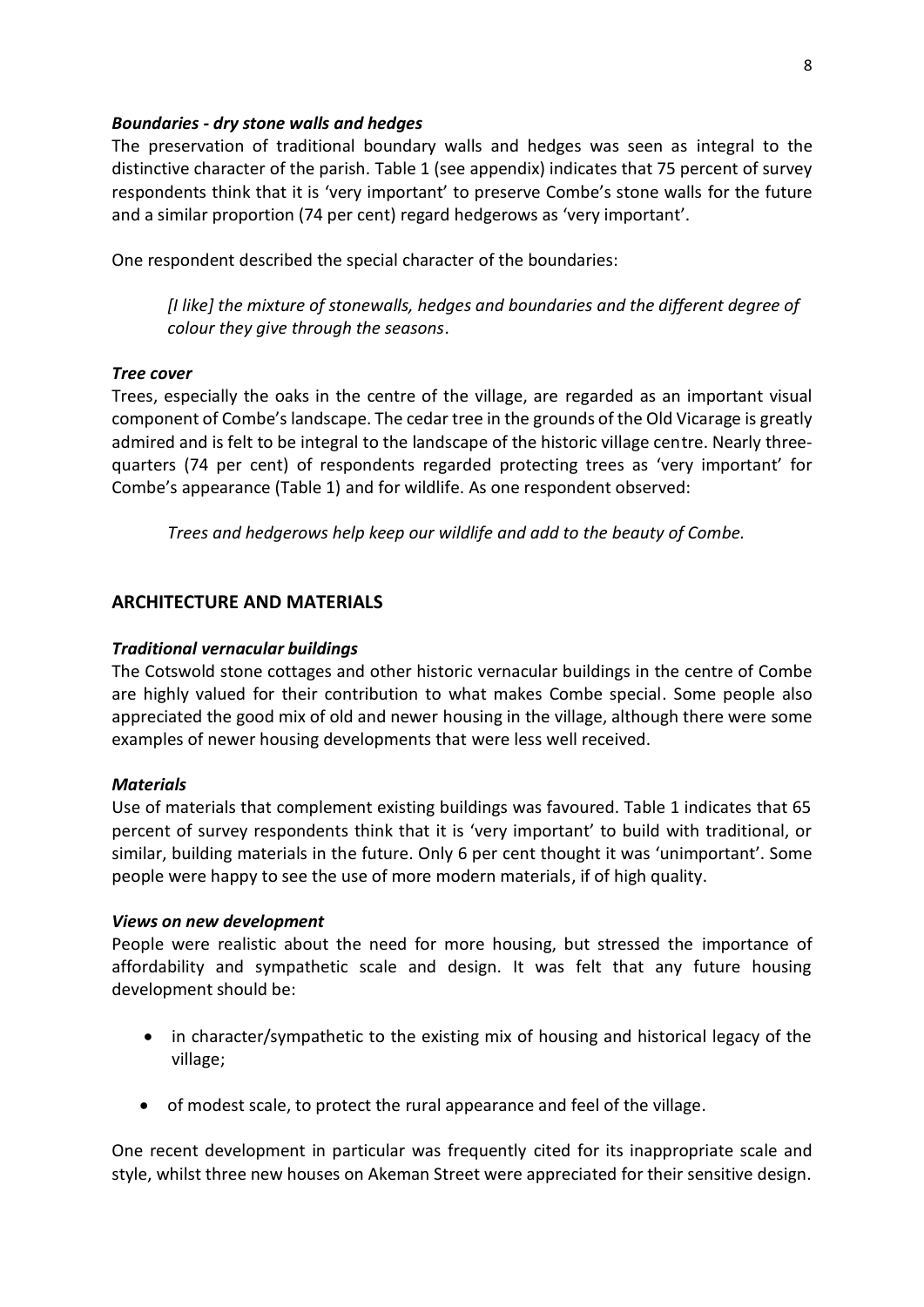Tables 2 and 3 (see appendix) indicate that two-thirds of the survey respondents felt that it was 'very important' that the scale and design of any new developments should blend in with the surrounding buildings, particularly in the case of 'in-filling'. It should also be noted that, given the above comments on the importance of green spaces and low-density building, the idea of 'in-filling' in Combe is unlikely to be popular.

Comments by one respondent summed up the feelings of many people on development*:*

*Villages such as Combe should be treated with sensitivity so as to keep that character, not as museum pieces, but as living villages that grow and expand in a sympathetic way, so that in years to come they still represent the history of our countryside and people.*

#### **HIGHWAYS**

#### *Traffic*

Many people had observed an increase in the volume and speed of traffic in recent years. Just over half of the survey respondents (52 per cent) supported additional traffic calming measures, although there was ambivalence about the addition of more street furniture.

#### *Verges*

These were regarded as important for the visual appearance of Combe and as green spaces for wildlife. 62 per cent of survey respondents felt that it was 'very important' to preserve verges (Table 1).

#### *Parking*

Parking presents many challenges in the village, especially in its historic centre, where there is little off-street parking. This drew many adverse comments about the effect of parked cars on the appearance of the village and the destruction of grass verges in particular.

#### *Pavements and footpaths*

Just over one third (35 per cent) of respondents would like to see more designated pavements and footpaths. There were particular concerns about the absence of a safe path to Combe Halt. Others would like to see existing pavements and paths better maintained.

#### **BIODIVERSITY**

Although no specific questions were asked about biodiversity during the public consultations, several biodiversity-related themes emerged during informal discussions and in the questionnaire survey responses. People expressed a wish to:

#### *Preserve open spaces for biodiversity*

This was seen to be important both within the village and in the surrounding countryside areas (see comments on verges above).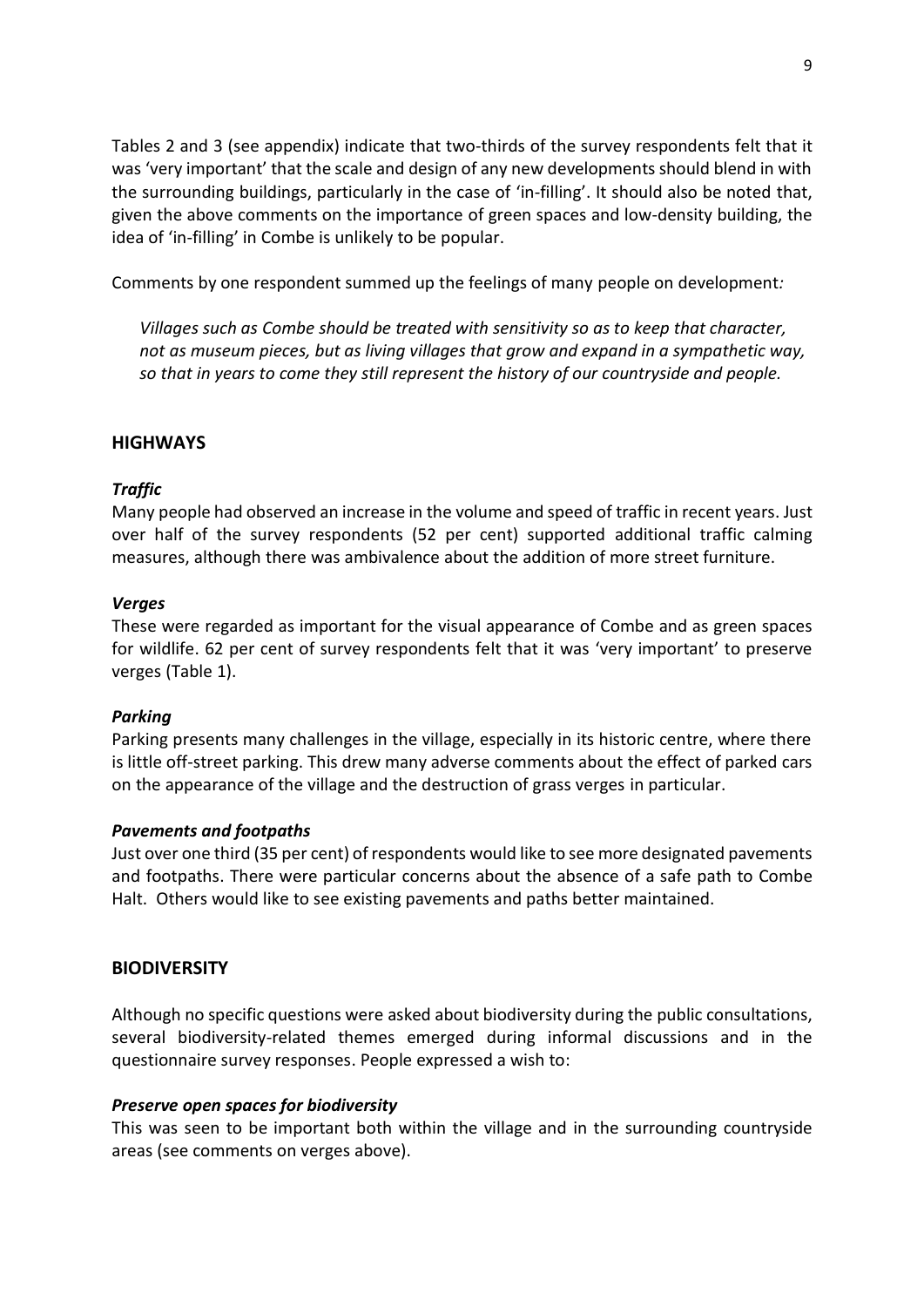#### *Protect the countryside*

References were made to the importance of trees, meadows, the river, field margins and hedgerows as eco-systems for biodiversity. Three-quarters of the questionnaire respondents thought it was 'very important' to preserve hedgerows and trees, both for the village's appearance and wildlife. Hedgerows were described *'as wildlife corridors*' and *'living barriers [that] provide home and protection and food to a diverse amount of wildlife'.* 

Looking to the future, one survey respondent commented:

*It will be important to retain the green and semi-wild spaces in order to maintain the range of wildlife (birds and mammals) that are so much a part of the magic of the village.*

Younger residents showed particular concern for Combe's environmental wellbeing in their comments:

*The fields are lovely. It wouldn't be Combe without footpaths and endless fields. The wildlife in Combe plays a big role in its friendly and caring reputation. It would be nice*  to add information boards in the woods to explain the wildlife and what grows. [age 13]

*The environment of Combe is of unrivalled importance in this modern age of climate change*. [age 15]

#### *Enhance the river and river walks*

There was some concern over the loss of water quality in the Evenlode river following adverse media reports, and a desire to enhance both the quality of the river and river walks.

#### *Restore lost habitats*

There was regret over certain habitat losses, particularly in areas of surrounding farmland. A few people favoured a policy of 'rewilding' and minimal trimming of verges.

#### *Reduce lighting at night*

Although many praised Combe's dark night skies, there were some who would like to see lighting levels reduced further, both for reasons of appearance and nocturnal wildlife. The light pollution from LED lighting at Combe Halt was singled out for particular criticism, and some would also like to see people's domestic external lighting arrangements moderated.

In summary, these concerns fit with Blenheim Estate's stated policy commitment to enhancing the area's 'natural capital' (i.e. nature, with its social, economic and cultural benefits) and biodiversity. This is encapsulated in Blenheim's 'Land Strategy' (launched in 2019), which has implications for the evolving landscape in and around Combe.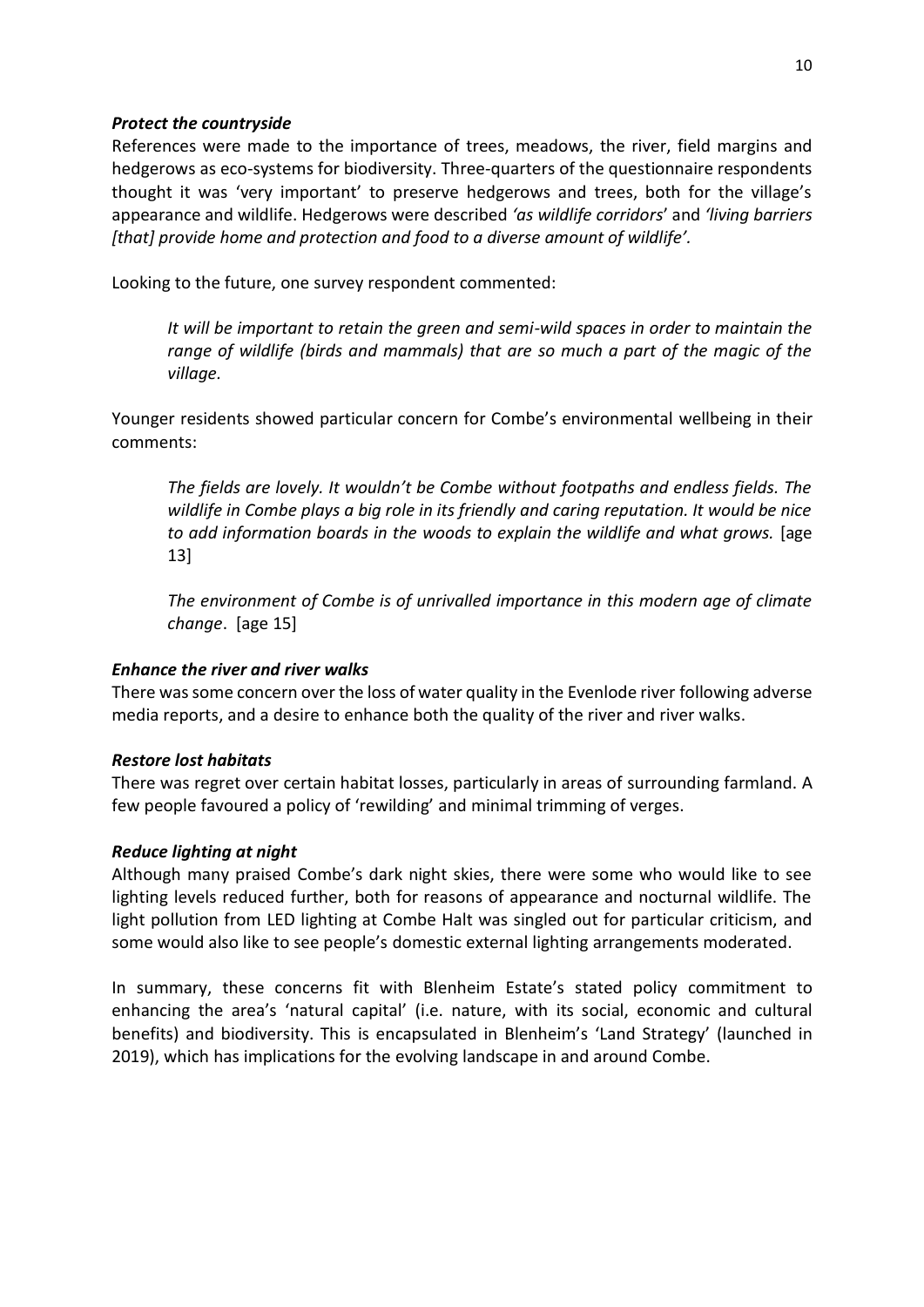#### **CONCLUSION – WHAT WERE THE MAIN MESSAGES?**

People told us that they loved the wide-open views across the countryside, the wooded approached to the village, river walks, the dark night skies, and the generally well-kept appearance of Combe. The church, the stone cottages, the village green with its oak trees, and the traditional Cotswold buildings at the heart of the village stood out as particularly special.

One of the clearest messages from the findings was how much people value, and wish to protect, green open spaces within the village. This included not only the larger green areas, such as the village greens, Alma Grove field, the recreation ground, the church yard etc., but also the smaller spaces and verges that make up the open character of our village and provide a haven for wildlife. This links closely with people's growing concerns about protecting the countryside, the river and green spaces for the preservation and enhancement of biodiversity.

Residents were less happy with the impact of traffic and parked cars on the village's appearance. Overall, there was support for traffic calming measures. Respondents were realistic about the possibility of future housing development, but if this happens, most people would prefer affordable housing, built on a small scale, and in sympathy with the existing character of the village. The preservation of hedges and traditional dry-stone walls was seen as integral to the distinctive character of the parish.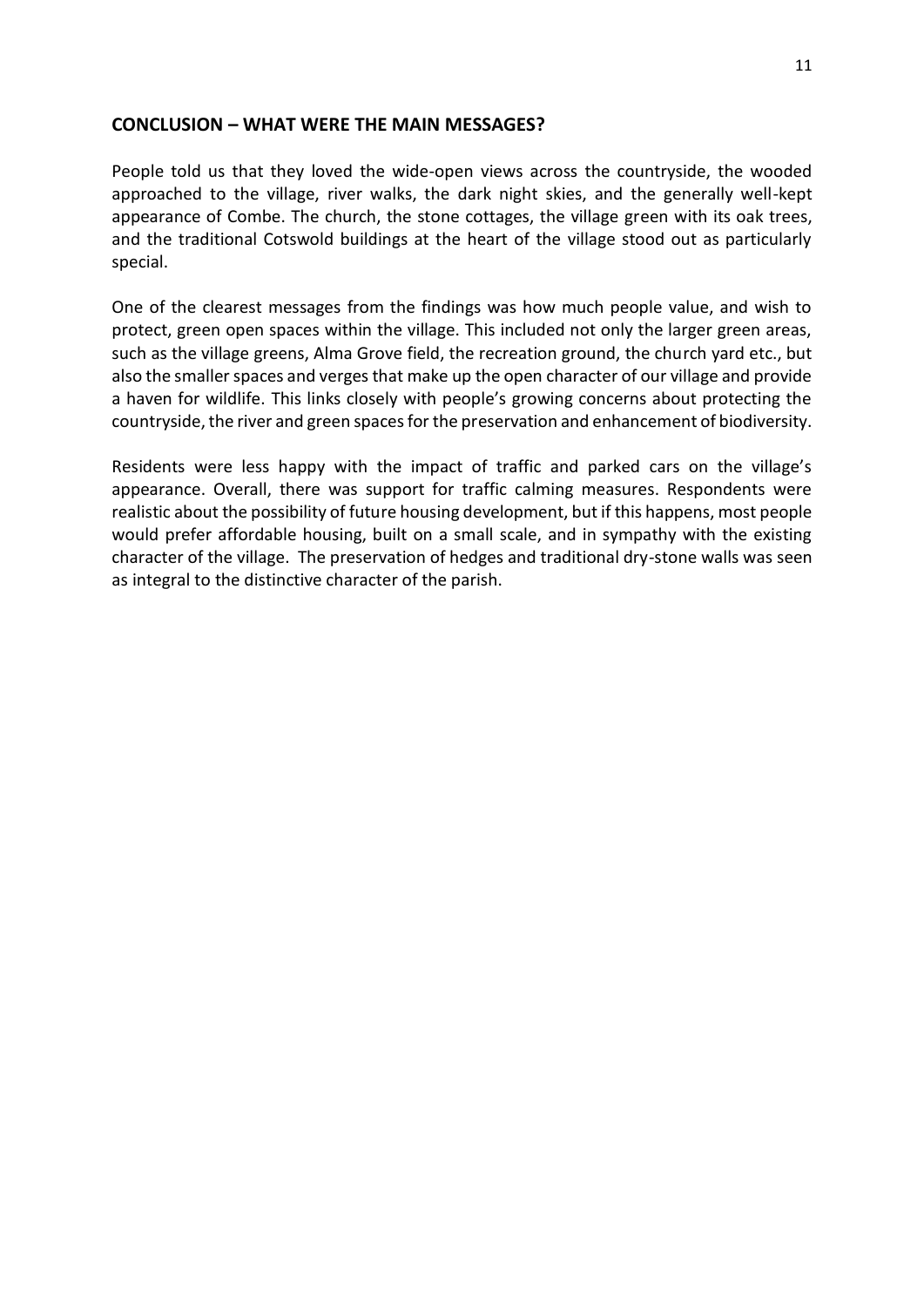#### **APPENDIX**

|                                                                        | Very<br>important | Important | Quite<br>important | Not<br>important | Unsure  |
|------------------------------------------------------------------------|-------------------|-----------|--------------------|------------------|---------|
| Protect verges                                                         | 62%               | 21%       | 12%                | 4%               | 1%      |
| Protect the<br>village green                                           | 92%               | 6%        | 2%                 | $< 1\%$          |         |
| Preserve<br>traditional stone<br>walls                                 | 75%               | 19%       | 4%                 | 1%               | $<$ 1%  |
| Protect<br>hedgerows                                                   | 74%               | 20%       | 5%                 | 1%               | $< 1\%$ |
| Protect existing<br>trees                                              | 74%               | 20%       | 5%                 | 1%               | $<$ 1%  |
| <b>Build with</b><br>traditional, or<br>similar, building<br>materials | 65%               | 19%       | 9%                 | 6%               | 1%      |

#### **Table 1 Looking to the future, how important do you think it is to …..**

#### **Which of these, if any, is the most important?**

95 respondents picked out one of the above as particularly important to them, as follows:

Verges 9 Village green 48 - commonly described as the 'heart of the village' Stone walls 2 Hedgerows 8 Existing trees 14 Traditional materials 14